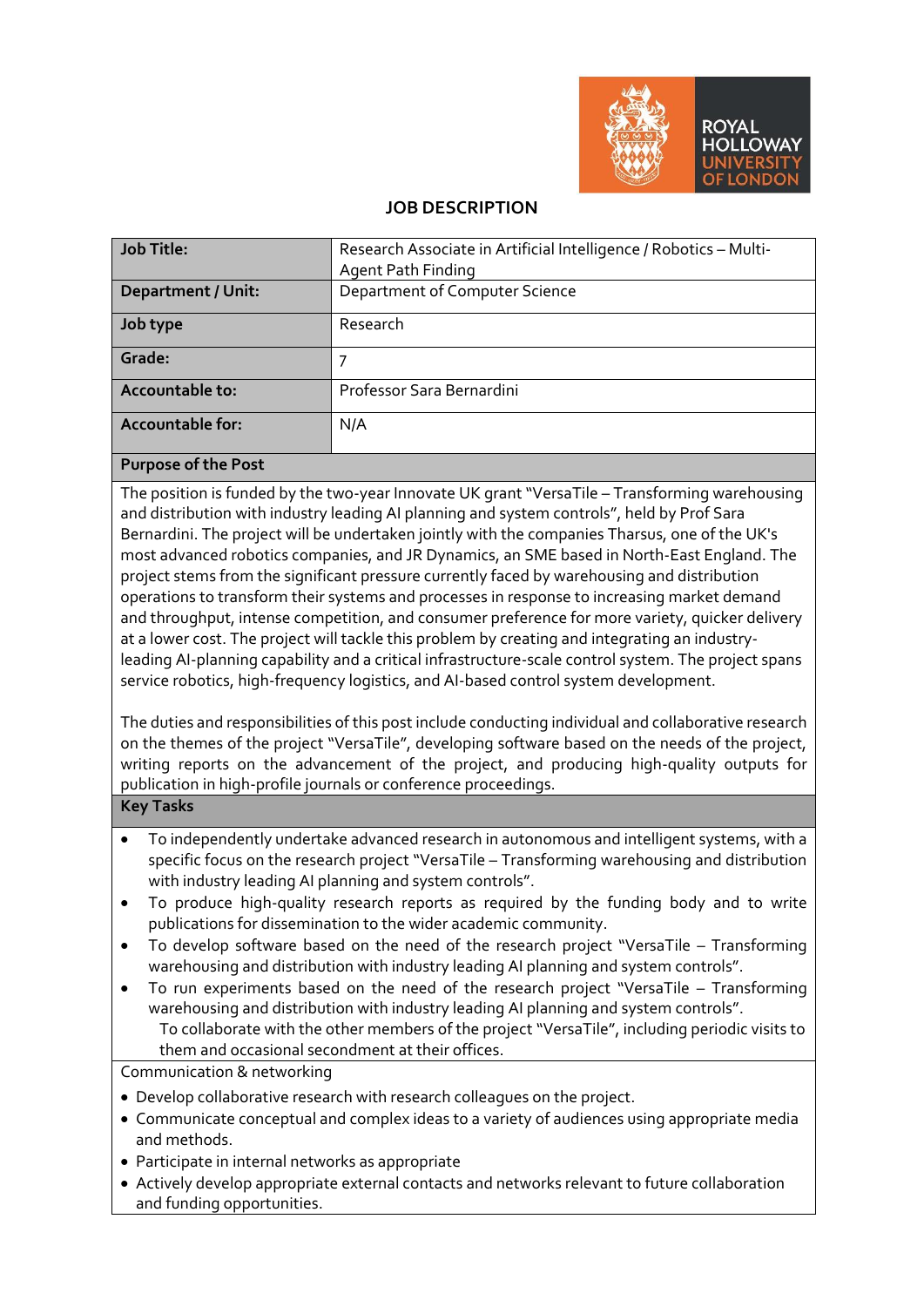Decision making, planning & problem solving

- Take responsibility for resolving problems affecting the delivery of the research project and planning future research projects that might emerge from the current project.
- Develop ideas for generating income, promoting the subject, disseminating, and applying the results of the research project as relevant.
- Manage projects relating to own area of research.

Analysis & research

- Develop research objectives, projects, and proposals.
- Conduct individual or collaborative research projects.
- Identify sources of funding and contribute to the process of securing funds.
- Extend, transform, and apply knowledge acquired from the research project to teaching, research and appropriate external activities.
- Extend, transform, and apply knowledge acquired from scholarship to teaching, research and appropriate external activities.
- Write or contribute to publications or disseminate research findings using other appropriate media.
- Make presentations at conferences or exhibit work at other appropriate events.

Teamwork, teaching & learning support

- Work flexibly and in collaboration with staff in RHUL and other relevant organisations involved in the project.
- Act as a responsible team member, leading where agreed, and develop productive working relationships with others.

## **Other Duties**

The duties listed are not exhaustive and may be varied from time to time as dictated by the changing needs of the College. The post holder will be expected to undertake other duties as appropriate and as requested by his/her manager.

The post holder may be required to work at any of the locations at which the business of Royal Holloway is conducted.

**Internal and external relationships**

The following list is not exhaustive, but the post holder will be required to liaise with: members of the project "VersaTile", Innovate UK representatives, students, other members of staff within the school/department and College, academics in other institutions and industrial or professional contacts.